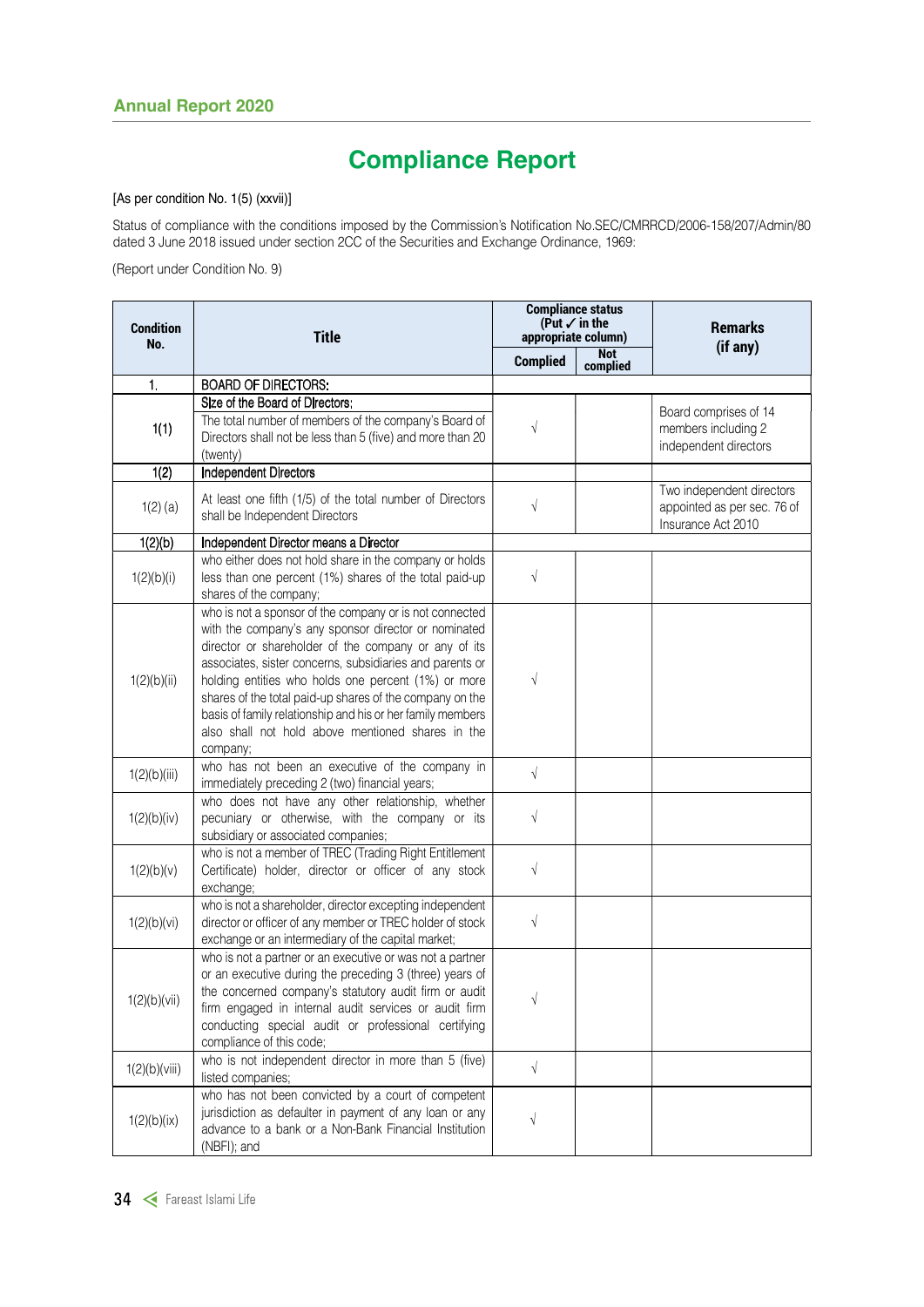|                         |                                                                                                                                                                                                                                                                                                                                                                                                                                                                   |                 |                                                                             | <b>Annual Report 2020</b>                                 |  |
|-------------------------|-------------------------------------------------------------------------------------------------------------------------------------------------------------------------------------------------------------------------------------------------------------------------------------------------------------------------------------------------------------------------------------------------------------------------------------------------------------------|-----------------|-----------------------------------------------------------------------------|-----------------------------------------------------------|--|
| <b>Condition</b><br>No. | <b>Title</b>                                                                                                                                                                                                                                                                                                                                                                                                                                                      |                 | <b>Compliance status</b><br>(Put $\checkmark$ in the<br>appropriate column) | <b>Remarks</b><br>(if any)                                |  |
|                         |                                                                                                                                                                                                                                                                                                                                                                                                                                                                   | <b>Complied</b> | <b>Not</b><br>complied                                                      |                                                           |  |
| 1(2)(b)(x)              | who has not been convicted for a criminal offence<br>involving moral turpitude;                                                                                                                                                                                                                                                                                                                                                                                   | $\sqrt{ }$      |                                                                             |                                                           |  |
| 1(2)(c)                 | The independent director(s) shall be appointed by the<br>Board and approved by the shareholders in the Annual<br>General Meeting (AGM);                                                                                                                                                                                                                                                                                                                           | $\sqrt{}$       |                                                                             |                                                           |  |
| 1(2)(d)                 | The post of independent director(s) cannot remain<br>vacant for the more than 90 (ninety) days; and                                                                                                                                                                                                                                                                                                                                                               | $\sqrt{}$       |                                                                             |                                                           |  |
| 1(2)(e)                 | The tenure of office of an independent director shall be<br>for a period of 3 (three) years, which may be extended<br>for 1 (one) tenure only;                                                                                                                                                                                                                                                                                                                    | $\sqrt{ }$      |                                                                             |                                                           |  |
| 1(3)                    | Qualification of Independent Director:                                                                                                                                                                                                                                                                                                                                                                                                                            |                 |                                                                             |                                                           |  |
| 1(3)(a)                 | Independent director shall be a knowledgeable<br>individual with integrity who is able to ensure compliance<br>with financial laws, regulatory requirements and<br>corporate laws and can make meaningful contribution to<br>the business:                                                                                                                                                                                                                        | $\sqrt{}$       |                                                                             |                                                           |  |
| 1(3)(b)                 | Independent Director shall have following Qualifications:                                                                                                                                                                                                                                                                                                                                                                                                         | $\sqrt{}$       |                                                                             |                                                           |  |
| 1(3)(b)(i)              | Business Leader who is or was a promoter or director of<br>an unlisted company having minimum paid-up capital of<br>Tk.100.00 million or any listed company or a member of<br>any national or international chamber of commerce or<br>business association; or                                                                                                                                                                                                    |                 |                                                                             | N/A                                                       |  |
| 1(3)(b)(ii)             | Corporate Leader who is or was a top level executive not<br>lower than Chief Executive Officer of Managing Director<br>or Deputy Managing Director of Chief Financial Officer or<br>Head of Finance or Accounts or Company Secretary or<br>Head of Internal Audit and Compliance or Head of Legal<br>Service or a candidate with equivalent position of an<br>unlisted company having minimum paid up capital of Tk.<br>100.00 million or of a listed company; or |                 |                                                                             | N/A                                                       |  |
| 1(3)(b)(iii)            | Former official of government or statutory or autonomous<br>of regulatory body in the position not below 5th Grade of<br>the national pay scale, who has at least educational<br>background of bachelor degree in economics or<br>commerce or business or law; or                                                                                                                                                                                                 |                 |                                                                             | N/A                                                       |  |
| 1(3)(b)(iv)             | University Teacher who has educational background in<br>Economics or Commerce or Business Studies or Law; or                                                                                                                                                                                                                                                                                                                                                      |                 |                                                                             | N/A                                                       |  |
| 1(3)(b)(v)              | Professional who is or was an advocate practicing at<br>least in the High Court Division of Bangladesh Supreme<br>Court or a Chartered Accountant or Cost and<br>Management Accountant or Chartered Financial Analyst<br>or Chartered Certified Accountant or Certified Public<br>Accountant or Chartered Management Accountant or<br>Chartered Secretary or equivalent qualification;                                                                            |                 |                                                                             | N/A                                                       |  |
| 1(3)(c)                 | The independent director shall have at least 10 (ten)<br>years of experiences in any filed mentioned in clause (b);                                                                                                                                                                                                                                                                                                                                               |                 | $\sqrt{}$                                                                   | One independent director<br>does not meet this criterion. |  |
| 1(3)(d)                 | In special cases, the above qualifications or experiences<br>may be relaxed subject to prior approval of the<br>Commission,                                                                                                                                                                                                                                                                                                                                       |                 |                                                                             | N/A                                                       |  |
| 1(4)                    | Duality of Chairperson of the Board of Directors and<br>Managing Director or Chief Executive Officer                                                                                                                                                                                                                                                                                                                                                              |                 |                                                                             |                                                           |  |
| 1(4)(a)                 | The positions of the Chairperson of the Board and the<br>Managing Director (MD) and /or Chief Executive Officer<br>(CEO) of the company shall be filled by different<br>individuals;                                                                                                                                                                                                                                                                              | $\sqrt{}$       |                                                                             |                                                           |  |
| 1(4)(b)                 | The Managing Directors (MD) and/or Chief Executive<br>Officer (CEO) of a listed company shall not hold the same<br>position in another listed company;                                                                                                                                                                                                                                                                                                            | $\sqrt{}$       |                                                                             |                                                           |  |
| 1(4)(c)                 | The Chairperson of the Board shall be elected from<br>among the non-executive directors of the company;                                                                                                                                                                                                                                                                                                                                                           | $\sqrt{}$       |                                                                             |                                                           |  |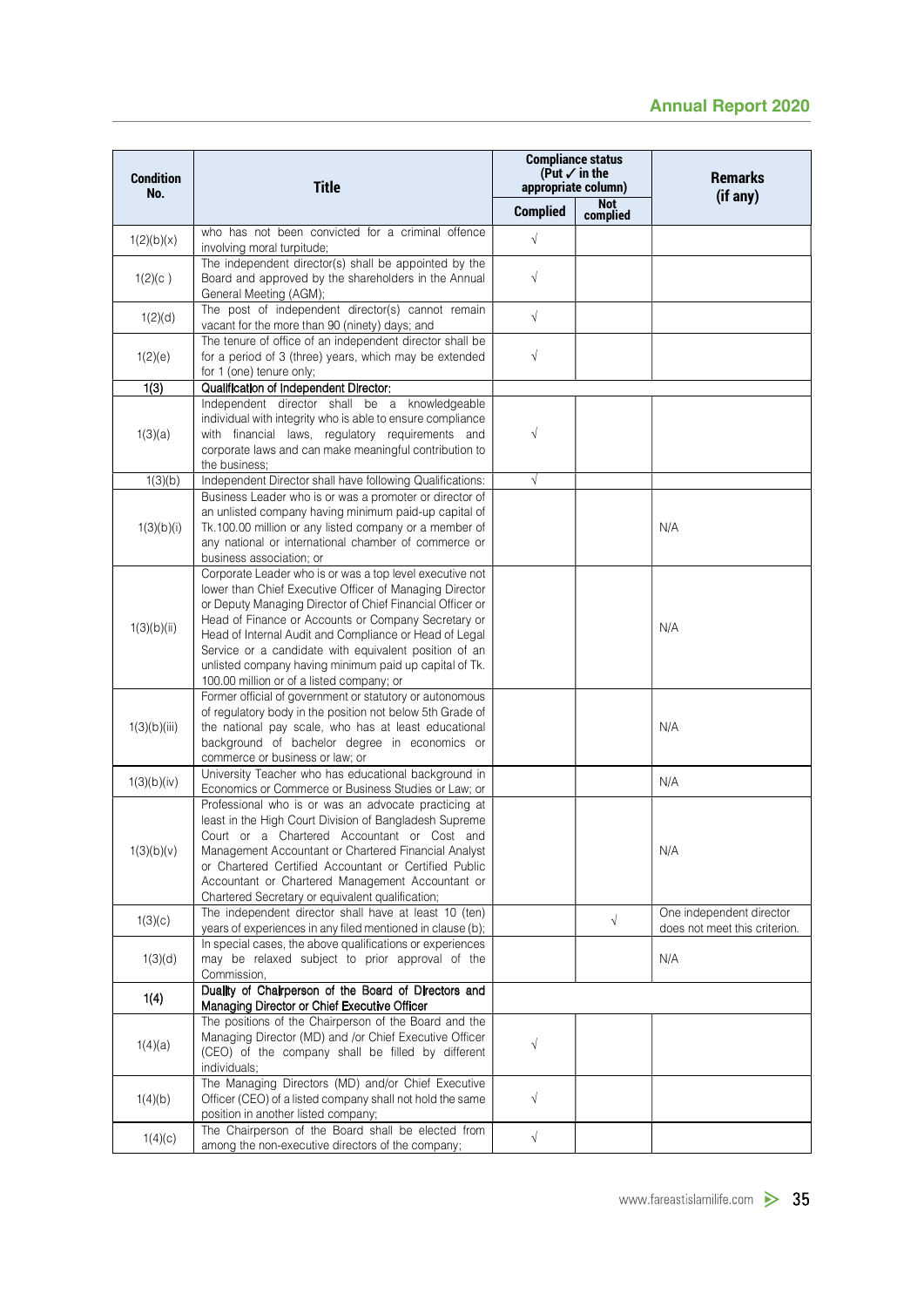| <b>Condition</b><br>No. | <b>Title</b>                                                                                                                                                                                                                                                                         |                 | <b>Compliance status</b><br>(Put $\checkmark$ in the<br>appropriate column) | <b>Remarks</b>                                                                      |
|-------------------------|--------------------------------------------------------------------------------------------------------------------------------------------------------------------------------------------------------------------------------------------------------------------------------------|-----------------|-----------------------------------------------------------------------------|-------------------------------------------------------------------------------------|
|                         |                                                                                                                                                                                                                                                                                      | <b>Complied</b> | Not<br>complied                                                             | (if any)                                                                            |
| 1(4)(d)                 | The Board shall clearly define respective roles and<br>responsibilities of the Chairperson and the Managing<br>Director and/or Chief Executive Officer;                                                                                                                              |                 | $\sqrt{}$                                                                   | We couldn't find the job<br>responsibilities.                                       |
| 1(4)(e)                 | In the absence of the Chairperson of the Board, the<br>remaining members may elect one of themselves from<br>non-executive directors as chairperson for that particular<br>Board meeting; the reason of absence of the regular<br>Chairperson shall be duly recorded in the minutes. | $\sqrt{ }$      |                                                                             |                                                                                     |
| 1(5)                    | The Directors' Report to Shareholders                                                                                                                                                                                                                                                |                 |                                                                             |                                                                                     |
| 1(5)(i)                 | An industry outlook and possible future developments in<br>the industry;                                                                                                                                                                                                             | $\sqrt{ }$      |                                                                             |                                                                                     |
| 1(5)(ii)                | The segment-wise or product-wise performance;                                                                                                                                                                                                                                        | $\sqrt{ }$      |                                                                             |                                                                                     |
| 1(5)(iii)               | Risk and concerns including internal and external risk<br>factors, threat to sustainability and negative impact on<br>environment, if any;                                                                                                                                           | $\sqrt{ }$      |                                                                             | The risk has not been<br>discussed broadly.                                         |
| 1(5)(iv)                | A discussion on Cost of Goods sold, Gross Profit Margin<br>and Net Profit Margin, where applicable;                                                                                                                                                                                  |                 |                                                                             | N/A                                                                                 |
| 1(5)(v)                 | A discussion on continuity of any extraordinary activities<br>and their implications (gain or loss);                                                                                                                                                                                 |                 |                                                                             | No such gain/ loss occurred                                                         |
| 1(5)(vi)                | A detailed discussion on related party transactions along<br>with a statement showing amount, nature of related party,<br>nature of transactions and basis of transactions of all<br>related party transactions;                                                                     | $\sqrt{ }$      |                                                                             |                                                                                     |
| $1(5)(\forall i)$       | A statement of utilization of proceeds raised through<br>public issues, rights issues and/or any other instruments;                                                                                                                                                                  |                 |                                                                             | There was no public/ right<br>issue during 2020.                                    |
| 1(5)(viii)              | An explanation if the financial results deteriorate after the<br>company goes for Initial Public Offering (IPO), Repeat<br>Public Offering (RPO), Rights Share Offer, Direct Listing,<br>etc;                                                                                        |                 |                                                                             | N/A                                                                                 |
| 1(5)(ix)                | An explanation on any significant variance that occurs<br>between Quarterly Financial performance and Annual<br><b>Financial Statements:</b>                                                                                                                                         | $\sqrt{ }$      |                                                                             |                                                                                     |
| 1(5)(x)                 | A statement of remuneration paid to the directors<br>including independent director;                                                                                                                                                                                                 | $\sqrt{}$       |                                                                             |                                                                                     |
| 1(5)(xi)                | A statement that the Financial statements prepared by<br>the management of the issuer company present fairly its<br>state of affairs, the result of its operations, cash flows and<br>changes in equity;                                                                             | $\sqrt{}$       |                                                                             |                                                                                     |
| 1(5)(xii)               | A statement that proper books of account of the issuer<br>company have been maintained;                                                                                                                                                                                              |                 | $\sqrt{ }$                                                                  | Auditors' have commented<br>that proper books of<br>accounts are not<br>maintained. |
| 1(5)(xiii)              | A statement that appropriate accounting policies have<br>been consistently applied in preparation of the financial<br>statements and that the accounting estimates are based<br>on reasonable and prudent judgment;                                                                  | $\sqrt{ }$      |                                                                             |                                                                                     |
| 1(5)(xiv)               | A statement that International Accounting Standards<br>(IAS) or International Financial Reporting Standards<br>(IFRS), as applicable in Bangladesh, have been followed<br>in preparation of the financial statements and any<br>departure there from has been adequately disclosed;  | $\sqrt{ }$      |                                                                             |                                                                                     |
| 1(5)(xy)                | A statement that the system of internal control is sound in<br>design and has been effectively implemented and<br>monitored;                                                                                                                                                         | $\sqrt{ }$      |                                                                             |                                                                                     |
| 1(5)(xvi)               | A statement that minority shareholders have been<br>protected from abusive actions by, or in the interest of,<br>controlling shareholders acting either directly or<br>indirectly and have effective means of redress;                                                               | $\sqrt{ }$      |                                                                             |                                                                                     |
| 1(5)(xvi)               | A statement that there is no significant doubt upon the<br>issuer company's ability to continue as a going concern,<br>if the issuer company is not considered to be a going<br>concern, the fact along with reasons there of shall be<br>disclosed;                                 | $\sqrt{ }$      |                                                                             |                                                                                     |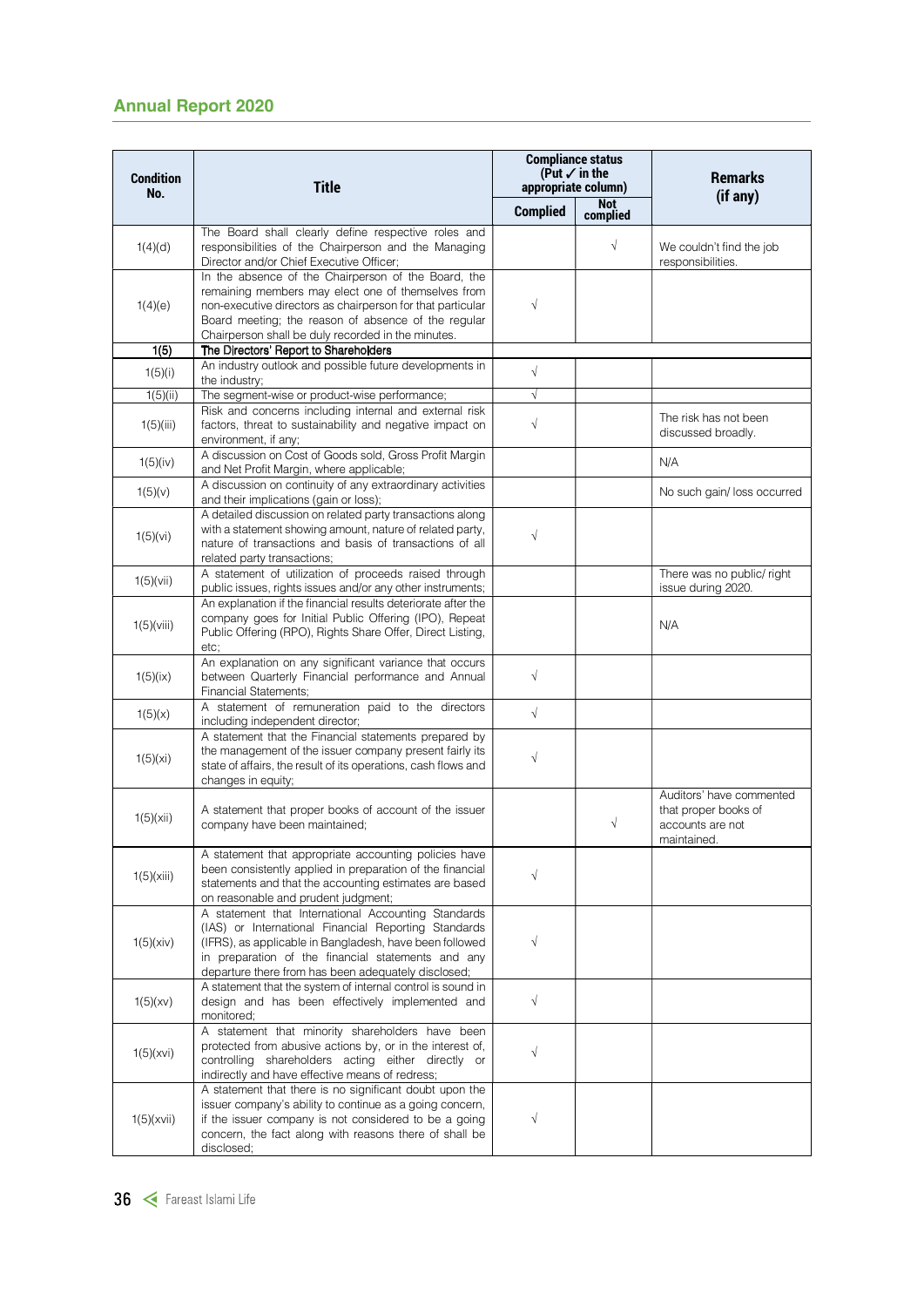|                           |                                                                                                                                                                                                                                                                                                                                                                                                      |                 |                                                                                                       |     | <b>Annual Report 2020</b>  |
|---------------------------|------------------------------------------------------------------------------------------------------------------------------------------------------------------------------------------------------------------------------------------------------------------------------------------------------------------------------------------------------------------------------------------------------|-----------------|-------------------------------------------------------------------------------------------------------|-----|----------------------------|
| <b>Condition</b><br>No.   | <b>Title</b>                                                                                                                                                                                                                                                                                                                                                                                         | <b>Complied</b> | <b>Compliance status</b><br>(Put $\checkmark$ in the<br>appropriate column)<br><b>Not</b><br>complied |     | <b>Remarks</b><br>(if any) |
| 1(5)(xviii)               | An explanation that significant deviations from the last<br>year's operating results of the issuer company shall be<br>highlighted and the reasons thereof shall be explained;                                                                                                                                                                                                                       |                 |                                                                                                       | N/A |                            |
| 1(5)(xix)                 | A statement where key operating and financial data of at<br>least preceding 5 (five) years shall be summarized;                                                                                                                                                                                                                                                                                      | $\sqrt{ }$      |                                                                                                       |     |                            |
| 1(5)(xx)                  | An explanation of the reasons if the issuer company has<br>not declared dividend (cash or stock) for the years;                                                                                                                                                                                                                                                                                      |                 |                                                                                                       | N/A |                            |
| 1(5)(xxi)                 | Board's statement to the effect that no bonus share or<br>stock dividend has been or shall be declared as interim<br>dividend;                                                                                                                                                                                                                                                                       | $\sqrt{ }$      |                                                                                                       |     |                            |
| 1(5)(xxii)                | The total number of Board meetings held during the year                                                                                                                                                                                                                                                                                                                                              | $\sqrt{ }$      |                                                                                                       |     |                            |
| 1(5)(xxiii)               | and attendance by each director;<br>A report on the pattern of shareholding disclosing the aggregate number of shares (along with name-wise details where<br>stated below) held by :-                                                                                                                                                                                                                |                 |                                                                                                       |     |                            |
| 1(5)(xxiii)(a)            | Parent or Subsidiary or Associated Companies and other<br>related parties (name-wise details);                                                                                                                                                                                                                                                                                                       | $\sqrt{ }$      |                                                                                                       |     |                            |
| 1(5)(xxiii)(b)            | Directors, Chief Executive Officer, Company Secretary,<br>Chief Financial Officer, Head of Internal Audit and<br>Compliance and their spouses and minor children<br>(name-wise details);                                                                                                                                                                                                             | $\sqrt{ }$      |                                                                                                       |     |                            |
| 1(5)(xxiii)(c)            | Executives; and                                                                                                                                                                                                                                                                                                                                                                                      | $\sqrt{ }$      |                                                                                                       |     |                            |
| 1(5)(xxiii)(d)            | Shareholders holding ten percent (10%) or more voting<br>interest in the company (name-wise details);                                                                                                                                                                                                                                                                                                | $\sqrt{ }$      |                                                                                                       |     |                            |
| 1(5)(xxx)<br>1(5)(xxx)(a) | In case of the appointment or reappointment of a director, a disclosure on the following information of the shareholders:-<br>A brief resume of the director;                                                                                                                                                                                                                                        |                 |                                                                                                       |     |                            |
| 1(5)(xxx)(b)              | Nature of his or her expertise in specific functional areas;<br>and                                                                                                                                                                                                                                                                                                                                  | $\sqrt{ }$      |                                                                                                       |     |                            |
| 1(5)(xxx)(c)              | Names of companies in which the person also holds the<br>directorship and the membership of committees of the<br>Board;                                                                                                                                                                                                                                                                              | $\sqrt{}$       |                                                                                                       |     |                            |
| 1(5)(xxx)                 | A Management's Discussion and Analysis signed by CEO or MD presenting detailed analysis of the company's position<br>and operations along with brief discussion of changes in the financial statements, among others, focusing on:-                                                                                                                                                                  |                 |                                                                                                       |     |                            |
| 1(5)(xxx)(a)              | Accounting policies and estimation for preparation of<br>financial statements;                                                                                                                                                                                                                                                                                                                       | $\sqrt{ }$      |                                                                                                       |     |                            |
| 1(5)(xxx)(b)              | Changes in accounting policies and estimation, if any,<br>clearly describing the effect on financial performance or<br>results and financial position as well as cash flows in<br>absolute figure for such changes;                                                                                                                                                                                  |                 |                                                                                                       |     | N/A                        |
| 1(5)(xxx)(c)              | Comparative analysis (including effects of inflation) of<br>financial performance or results and financial position as<br>well as cash flows for current financial year with<br>immediately preceding five years explaining reasons<br>thereof;                                                                                                                                                      | $\sqrt{ }$      |                                                                                                       |     |                            |
| 1(5)(xxx)(d)              | Compare such financial performance or results and<br>financial position as well as cash flows with the peer<br>industry scenario;                                                                                                                                                                                                                                                                    | $\sqrt{ }$      |                                                                                                       |     |                            |
| 1(5)(xxx)(e)              | Briefly explain the financial and economic scenario of the<br>country and the globe;                                                                                                                                                                                                                                                                                                                 | $\sqrt{ }$      |                                                                                                       |     |                            |
| 1(5)(xxx)(f)              | Risks and concerns issues related to the financial<br>statements, explaining such risk and concerns mitigation<br>plan of the company; and                                                                                                                                                                                                                                                           |                 | $\sqrt{ }$                                                                                            |     | No evidence found          |
| 1(5)(xxx)(g)              | Risks and concerns issues related to the financial<br>statements, explaining such risk and concerns mitigation<br>plan of the company; and                                                                                                                                                                                                                                                           |                 | $\sqrt{}$                                                                                             |     | No evidence found          |
| 1(5)(xxxi)                | Declaration or certification by the CEO and the CFO to<br>the as per Annexure-A; and                                                                                                                                                                                                                                                                                                                 | $\sqrt{ }$      |                                                                                                       |     |                            |
| 1(5)(xxxii)               | The report as well as certificate regarding compliance of<br>conditions of this Code as required under condition No.<br>9 shall be disclosed as per Annexure-B and Annexure-                                                                                                                                                                                                                         | $\sqrt{ }$      |                                                                                                       |     |                            |
|                           | C.<br>Meetings of the Board of Directors                                                                                                                                                                                                                                                                                                                                                             |                 |                                                                                                       |     |                            |
| 1(6)                      | The company shall conduct its Board meetings and<br>record the minutes of the meetings as well as keep<br>required books and records in line with the provisions of<br>the relevant Bangladesh Secretarial provisions of the<br>relevant Bangladesh Secretarial Standards (BSS) as<br>adopted by the Institute of Chartered Secretaries of<br>Bangladesh (ICSB) in so far as those standards are not |                 |                                                                                                       |     |                            |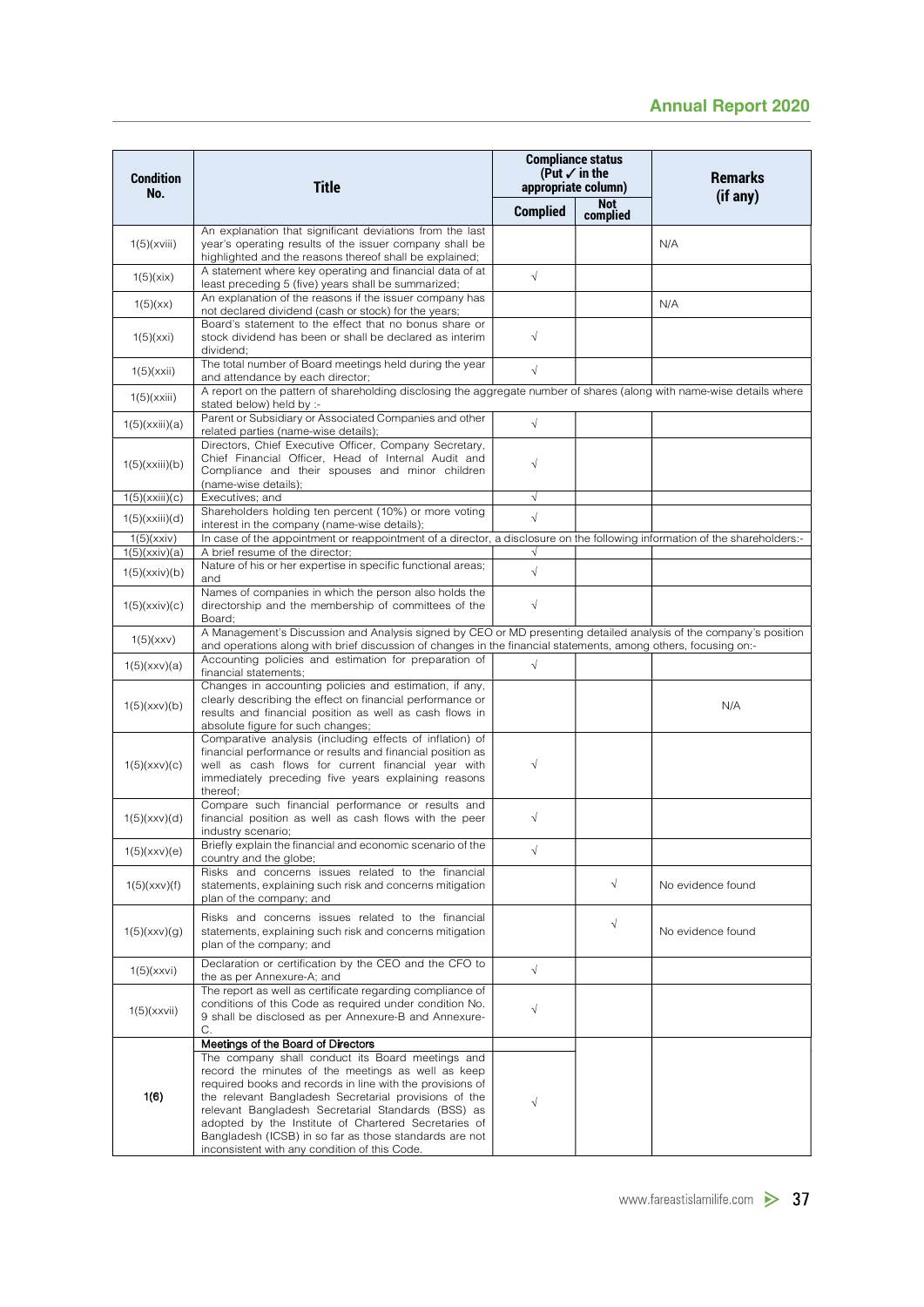| <b>Condition</b> | <b>Title</b>                                                                                                                                                                                                                                                                                                                                                                                                            |                 | <b>Compliance status</b><br>(Put $\checkmark$ in the<br>appropriate column) | <b>Remarks</b>                   |
|------------------|-------------------------------------------------------------------------------------------------------------------------------------------------------------------------------------------------------------------------------------------------------------------------------------------------------------------------------------------------------------------------------------------------------------------------|-----------------|-----------------------------------------------------------------------------|----------------------------------|
| No.              |                                                                                                                                                                                                                                                                                                                                                                                                                         | <b>Complied</b> | <b>Not</b><br>complied                                                      | (if any)                         |
| 1(7)             | Code of Conduct for the Chairperson, other Board                                                                                                                                                                                                                                                                                                                                                                        |                 |                                                                             |                                  |
| 1(7)(a)          | members and Chief Executive Officer<br>The Board shall lay down a code of conduct, based on<br>recommendation of the Nomination<br>the<br>and<br>Remuneration Committee (NRC) at condition No. 6, for<br>the Chairperson of the Board, other board members and                                                                                                                                                          |                 | $\sqrt{ }$                                                                  | Not found                        |
| 1(7)(b)          | Chief Executive Officer of the company;<br>The code of conduct as determined by the NRC shall be<br>posted on the website of the company including, among<br>others, prudent conduct and behavior; confidentiality;<br>conflict of interest; compliance with laws, rules and<br>regulations; prohibition of insider trading; relationship<br>with environment, employees, customers and suppliers;<br>and independency. |                 | $\sqrt{ }$                                                                  | Not found                        |
| $\overline{2}$   | GOVERNANCE OF BOARD OF DIRECTORS OF                                                                                                                                                                                                                                                                                                                                                                                     |                 |                                                                             |                                  |
| 2(a)             | SUBSIDIARY COMPANY :<br>Provisions relating to the compositions of the Board of the<br>holding company shall be made applicable to the<br>composition of the Board of the subsidiary company;                                                                                                                                                                                                                           | $\sqrt{ }$      |                                                                             |                                  |
| 2(b)             | At least 1 (one) independent director on the Board of the<br>holding company shall be a director on the Board of the<br>subsidiary company;                                                                                                                                                                                                                                                                             |                 | $\sqrt{ }$                                                                  |                                  |
| 2(c)             | The minutes of the board meeting of the subsidiary<br>company shall be placed for review at the following<br>Board meeting of the holding company;                                                                                                                                                                                                                                                                      | $\sqrt{ }$      |                                                                             |                                  |
| 2(d)             | The minutes of the respective Board meeting of the<br>holding company shall state that they have reviewed the<br>affairs of the subsidiary company also;                                                                                                                                                                                                                                                                | $\sqrt{ }$      |                                                                             |                                  |
| 2(e)             | The Audit Committee of the holding company shall also<br>review the financial statements, in particular the<br>investments made by the subsidiary company.                                                                                                                                                                                                                                                              |                 | $\sqrt{ }$                                                                  | No discussion in audit<br>report |
| 3                | MANAGING DIRECTOR (MD) OR CHIEF EXECUTIVE<br>OFFICER (CEO), CHIEF FINANCIAL OFFICER (CFO),<br>HEAD OF INTERNAL AUDIT AND COMPLIANCE (HIAC)<br>AND COMPANY SECRETARY (CS):                                                                                                                                                                                                                                               |                 |                                                                             |                                  |
| 3(1)             | Appointment<br>The Board shall appoint a Managing Director (MD) or                                                                                                                                                                                                                                                                                                                                                      |                 |                                                                             |                                  |
| 3(1)(a)          | Chief Executive Officer (CEO), a Company Secretary<br>(CS), a Chief Financial Officer (CFO) and a Head of<br>Internal Audit and Compliance (HIAC);                                                                                                                                                                                                                                                                      | $\sqrt{ }$      |                                                                             |                                  |
| 3(1)(b)          | The positions of the Managing Director (MD) or Chief<br>Executive Officer (CEO), Company Secretary (CS), Chief<br>Financial Officer (CFO) and Head of Internal Audit and<br>Compliance (HIAC) shall be filled by different individuals;                                                                                                                                                                                 | $\sqrt{ }$      |                                                                             |                                  |
| 3(1)(c)          | The MD or CEO, CS, CFO, and HIAC of a listed company<br>shall not hold any executive position in any other<br>company at the same time;                                                                                                                                                                                                                                                                                 | $\sqrt{ }$      |                                                                             |                                  |
| 3(1)(d)          | The Board shall clearly define respective roles,<br>responsibilities and duties of the CFO, the HIAC and the<br>CS;                                                                                                                                                                                                                                                                                                     | $\sqrt{ }$      |                                                                             |                                  |
| 3(1)(e)          | The MD or CEO, CS, CFO and HIAC shall not be removed<br>from their position without approval of the Board as well<br>as immediate dissemination to the Commission and<br>stock exchange(s).                                                                                                                                                                                                                             | $\sqrt{}$       |                                                                             |                                  |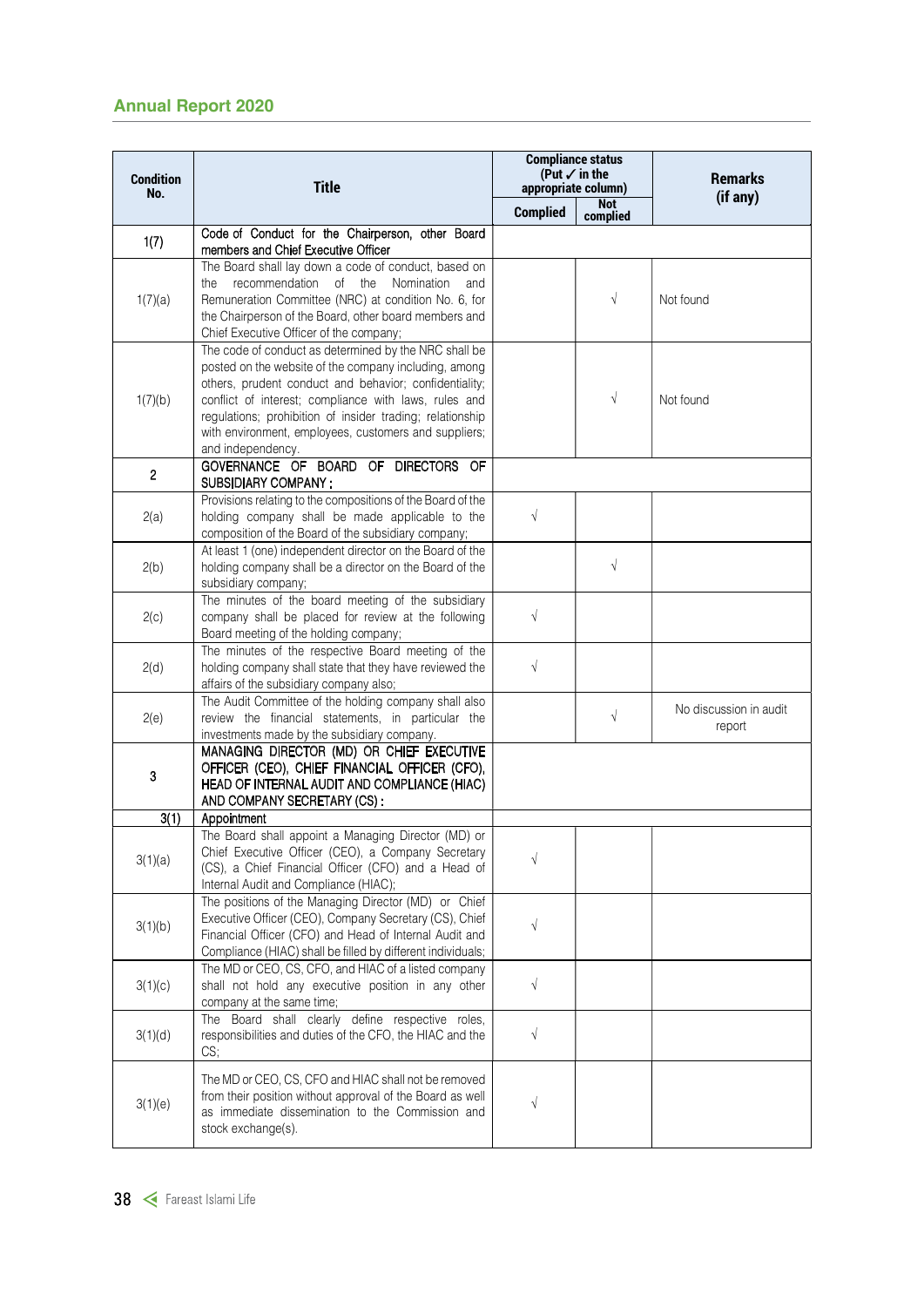|                         |                                                                                                                                                                                                                                                                                                                                                                                                                                                                                                                                                            |                                                      |                 | <b>Annual Report 2020</b>  |
|-------------------------|------------------------------------------------------------------------------------------------------------------------------------------------------------------------------------------------------------------------------------------------------------------------------------------------------------------------------------------------------------------------------------------------------------------------------------------------------------------------------------------------------------------------------------------------------------|------------------------------------------------------|-----------------|----------------------------|
|                         |                                                                                                                                                                                                                                                                                                                                                                                                                                                                                                                                                            | <b>Compliance status</b><br>(Put $\checkmark$ in the |                 |                            |
| <b>Condition</b><br>No. | <b>Title</b>                                                                                                                                                                                                                                                                                                                                                                                                                                                                                                                                               | appropriate column)                                  |                 | <b>Remarks</b><br>(if any) |
|                         |                                                                                                                                                                                                                                                                                                                                                                                                                                                                                                                                                            | <b>Complied</b>                                      | Not<br>complied |                            |
|                         | Requirement to attend Board of Directors' Meetings                                                                                                                                                                                                                                                                                                                                                                                                                                                                                                         |                                                      |                 |                            |
| 3(2)                    | The MD or CEO, CS, CFO, HIAC of the company shall<br>attend the meetings of the Board:<br>Provided that the CS, CFO and/or the HIAC shall not                                                                                                                                                                                                                                                                                                                                                                                                              | $\sqrt{}$                                            |                 |                            |
|                         | attend such part of a meeting of the Board which involves<br>consideration of an agenda item relating to their personal<br>matters.                                                                                                                                                                                                                                                                                                                                                                                                                        | $\sqrt{}$                                            |                 |                            |
| 3(3)                    | Duties of Managing Director (MD) or Chief Executive<br>Officer (CEO) and Chief Financial Officer (CFO)                                                                                                                                                                                                                                                                                                                                                                                                                                                     |                                                      |                 |                            |
| 3(3)(a)                 | The MD or CEO and CFO shall certify to the Board that<br>they have reviewed financial statements for the year and<br>that to the best of their knowledge and belief:                                                                                                                                                                                                                                                                                                                                                                                       | $\sqrt{ }$                                           |                 |                            |
| 3(3)(a)(i)              | these statements do not contain any materially untrue<br>statement or omit any material fact or contain statements<br>that might be misleading; and                                                                                                                                                                                                                                                                                                                                                                                                        | $\sqrt{}$                                            |                 |                            |
| 3(3)(a)(ii)             | these statements together present a true and fair view of<br>the company's affairs and are in compliance with existing<br>accounting standards and applicable laws;                                                                                                                                                                                                                                                                                                                                                                                        | $\sqrt{ }$                                           |                 |                            |
|                         | The MD or CEO and CFO shall also certify that there are,                                                                                                                                                                                                                                                                                                                                                                                                                                                                                                   |                                                      |                 |                            |
| 3(3)(b)                 | to the best of knowledge and belief, no transactions<br>entered into by the company during the year which are<br>fraudulent, illegal or in violation of the code of conduct                                                                                                                                                                                                                                                                                                                                                                                | $\sqrt{}$                                            |                 |                            |
| 3(3)(c)                 | for the company's Board or its members;<br>The certification of the MD or CEO and CFO shall be                                                                                                                                                                                                                                                                                                                                                                                                                                                             | $\sqrt{}$                                            |                 |                            |
| 4                       | disclosed in the Annual Report.<br><b>BOARD OF DIRECTORS' COMMITTEE:</b>                                                                                                                                                                                                                                                                                                                                                                                                                                                                                   |                                                      |                 |                            |
| 4(i)                    | Audit Committee: and                                                                                                                                                                                                                                                                                                                                                                                                                                                                                                                                       | $\sqrt{}$                                            |                 |                            |
| 4(ii)                   | Nomination and Remuneration Committee (NRC).                                                                                                                                                                                                                                                                                                                                                                                                                                                                                                               | $\sqrt{}$                                            |                 |                            |
| 5<br>5(1)               | <b>AUDIT COMMITTEE:</b><br>Responsibility to the Board of Directors                                                                                                                                                                                                                                                                                                                                                                                                                                                                                        |                                                      |                 |                            |
| 5(1)(a)                 | The company shall have an Audit Committee as a sub-<br>committee of the Board;                                                                                                                                                                                                                                                                                                                                                                                                                                                                             | $\sqrt{}$                                            |                 |                            |
| 5(1)(b)                 | The Audit Committee shall assist the Board in ensuring<br>that the financial statements reflect true and fair view of<br>the state of affairs of the company and in ensuring a good                                                                                                                                                                                                                                                                                                                                                                        | $\sqrt{}$                                            |                 |                            |
| 5(1)(c)                 | monitoring system within the business;<br>The Audit Committee shall be responsible to the Board;<br>the duties of the Audit Committee shall be clearly set forth<br>in writing.                                                                                                                                                                                                                                                                                                                                                                            | $\sqrt{ }$                                           |                 |                            |
| 5(2)                    | Constitution of the Audit Committee                                                                                                                                                                                                                                                                                                                                                                                                                                                                                                                        |                                                      |                 |                            |
| 5(2)(a)                 | The Audit Committee shall be composed of at least 3<br>(three) members;                                                                                                                                                                                                                                                                                                                                                                                                                                                                                    | $\sqrt{}$                                            |                 |                            |
| 5(2)(b)                 | The Board shall appoint members of the Audit Committee<br>who shall be nonexecutive directors of the company<br>excepting Chairperson of the Board and shall include at                                                                                                                                                                                                                                                                                                                                                                                    | $\sqrt{}$                                            |                 |                            |
| 5(2)(c)                 | least 1 (one) independent director;<br>All members of the audit committee should be "financially<br>literate" and at least 1 (one) member shall have<br>accounting or related financial management background                                                                                                                                                                                                                                                                                                                                              | $\sqrt{}$                                            |                 |                            |
| 5(2)(d)                 | and 10 (ten) years of such experience;<br>When the term of service of any Committee member<br>expires or there is any circumstance causing any<br>Committee member to be unable to hold office before<br>expiration of the term of service, thus making the number<br>of the committee members to be lower than the<br>prescribed number of 3 (three) persons, the Board shall<br>appoint the new Committee member to fill up the<br>vacancy immediately or not later than 1 (one) month from<br>the date of vacancy in the committee to ensure continuity | $\sqrt{}$                                            |                 |                            |
| 5(2)(e)                 | of the performance of work of the Audit Committee;<br>The Company Secretary shall act as the secretary of the                                                                                                                                                                                                                                                                                                                                                                                                                                              | $\sqrt{}$                                            |                 |                            |
|                         | Committee;                                                                                                                                                                                                                                                                                                                                                                                                                                                                                                                                                 |                                                      |                 |                            |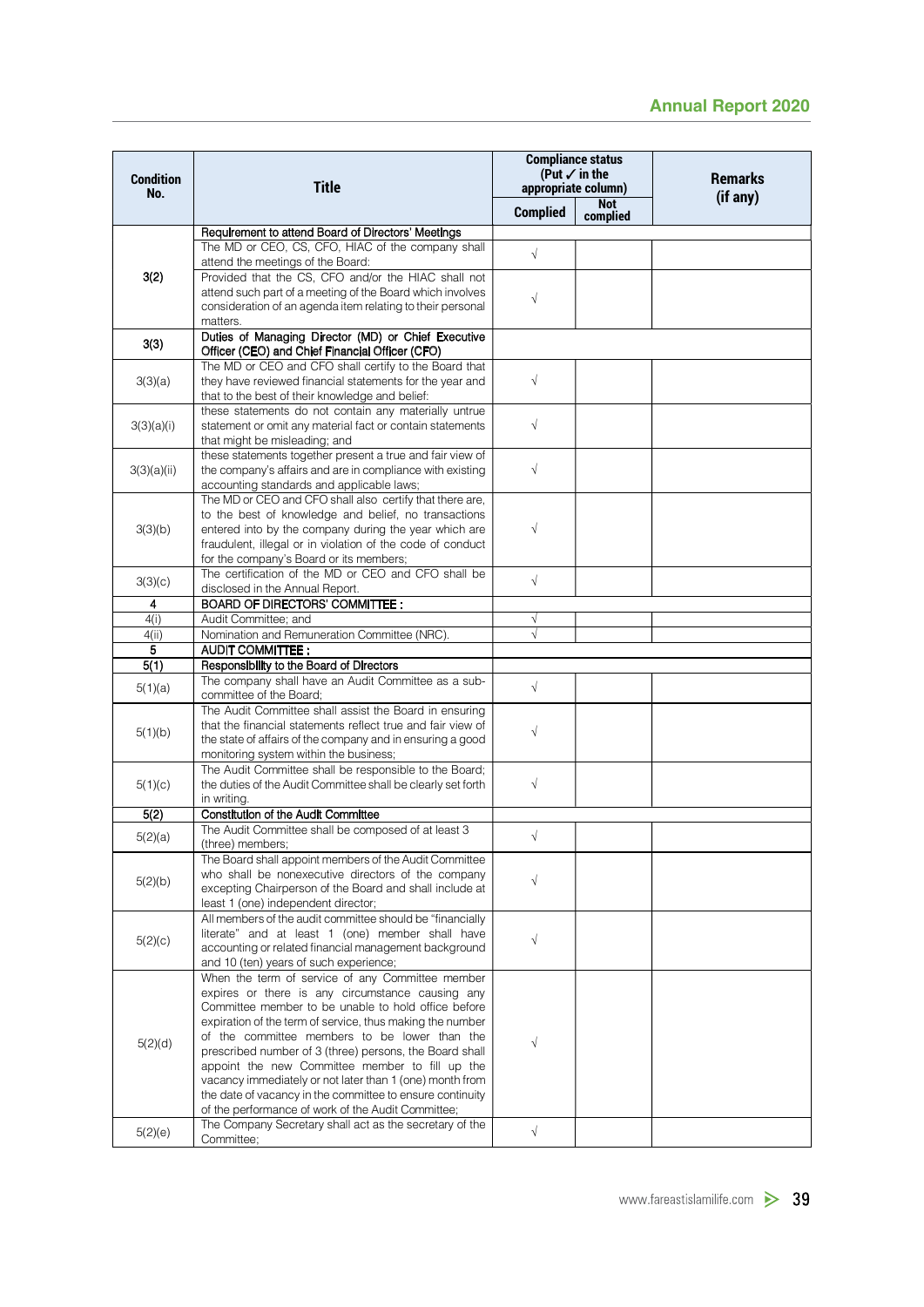| <b>Condition</b><br>No. | <b>Title</b>                                                                                                                                                                                                                                                                                                                                                                  |                 | <b>Compliance status</b><br>(Put $\checkmark$ in the<br>appropriate column) | <b>Remarks</b><br>(if any) |  |
|-------------------------|-------------------------------------------------------------------------------------------------------------------------------------------------------------------------------------------------------------------------------------------------------------------------------------------------------------------------------------------------------------------------------|-----------------|-----------------------------------------------------------------------------|----------------------------|--|
|                         |                                                                                                                                                                                                                                                                                                                                                                               | <b>Complied</b> | <b>Not</b><br>complied                                                      |                            |  |
| 5(2)(f)                 | The quorum of the Audit Committee meeting shall not<br>constitute without at least 1 (one) independent director;                                                                                                                                                                                                                                                              | $\sqrt{}$       |                                                                             |                            |  |
| 5(3)                    | Chairperson of the Audit Committee                                                                                                                                                                                                                                                                                                                                            |                 |                                                                             |                            |  |
| 5(3)(a)                 | The Board shall select 1 (one) member of the Audit<br>Committee to be Chairperson of the Audit Committee,<br>who shall be an independent director;                                                                                                                                                                                                                            | $\sqrt{ }$      |                                                                             |                            |  |
| 5(3)(b)                 | In the absence of the Chairperson of the Audit<br>Committee, the remaining members may elect one of<br>themselves as Chairperson for that particular meeting, in<br>that case there shall be no problem of constituting a<br>quorum as required under condition No. 5(4)(b) and the<br>reason of absence of the regular Chairperson shall be<br>duly recorded in the minutes. | $\sqrt{ }$      |                                                                             |                            |  |
| 5(3)(c)                 | Chairperson of the Audit Committee shall remain present<br>in the Annual General Meeting (AGM)                                                                                                                                                                                                                                                                                | $\sqrt{ }$      |                                                                             |                            |  |
| 5(4)                    | Meeting of the Audit Committee                                                                                                                                                                                                                                                                                                                                                |                 |                                                                             |                            |  |
| 5(4)(a)                 | The Audit Committee shall conduct at least its four<br>meeting in a financial year.                                                                                                                                                                                                                                                                                           | $\sqrt{ }$      |                                                                             |                            |  |
| 5(4)(b)                 | The quorum of the meeting of the Audit Committee shall<br>be constituted in presence of either two members or two<br>third of the members of the Audit Committee, whichever<br>is higher, where presence of an independent director is<br>a must.                                                                                                                             | $\sqrt{ }$      |                                                                             |                            |  |
| 5(5)                    | Role of Audit Committee                                                                                                                                                                                                                                                                                                                                                       |                 |                                                                             |                            |  |
| 5(5)(a)                 | Oversee the financial reporting process;                                                                                                                                                                                                                                                                                                                                      | $\sqrt{}$       |                                                                             | ToR approved on 14/09/21   |  |
| 5(5)(b)                 | monitor choice of accounting policies and principles;                                                                                                                                                                                                                                                                                                                         | $\sqrt{ }$      |                                                                             | ToR approved on 14/09/21   |  |
| 5(5)(c)                 | monitor Internal Audit and Compliance process to ensure<br>that it is adequately resourced, including approval of the<br>Internal Audit and Compliance Plan and review of the<br>Internal Audit and Compliance Report;                                                                                                                                                        | $\sqrt{}$       |                                                                             | ToR approved on 14/09/21   |  |
| 5(5)(d)                 | oversee hiring and performance of external auditors;                                                                                                                                                                                                                                                                                                                          | $\sqrt{ }$      |                                                                             | ToR approved on 14/09/21   |  |
| 5(5)(e)                 | hold meeting with the external or statutory auditors for<br>review of the annual financial statements before<br>submission to the Board for approval of adoption;                                                                                                                                                                                                             | $\sqrt{}$       |                                                                             | ToR approved on 14/09/21   |  |
| 5(5)(f)                 | review along with the management, the annual financial<br>statements before submission to the Board for approval;                                                                                                                                                                                                                                                             | $\sqrt{ }$      |                                                                             | ToR approved on 14/09/21   |  |
| 5(5)(g)                 | review along with the management, the quarterly and half<br>yearly financial statements before submission to the<br>Board for approval;                                                                                                                                                                                                                                       | $\sqrt{}$       |                                                                             | ToR approved on 14/09/21   |  |
| 5(5)(h)                 | review the adequacy of internal audit function;                                                                                                                                                                                                                                                                                                                               | Ν               |                                                                             | ToR approved on 14/09/21   |  |
| 5(5)(i)                 | review the Management's Discussion and Analysis<br>before disclosing in the Annual Report;                                                                                                                                                                                                                                                                                    | $\sqrt{2}$      |                                                                             | ToR approved on 14/09/21   |  |
| 5(5)(j)                 | review statement of all related party transactions<br>submitted by the management;                                                                                                                                                                                                                                                                                            | $\sqrt{}$       |                                                                             | ToR approved on 14/09/21   |  |
| 5(5)(k)                 | review Management Letters or Letter of Internal Control<br>weakness issued by statutory auditors;                                                                                                                                                                                                                                                                             | $\sqrt{ }$      |                                                                             | ToR approved on 14/09/21   |  |
| 5(5)(1)                 | oversee the determination of audit fees based on scope<br>and magnitude, level of expertise deployed and time<br>required for effective audit and evaluate the performance<br>of external auditors; and                                                                                                                                                                       | $\sqrt{}$       |                                                                             | ToR approved on 14/09/21   |  |
| 5(5)(m)                 | oversee whether the proceeds raised through Initial<br>Public Offering (IPO) or Repeat Public Offering (RPO) or<br>Right Share Offer have been utilized as per the purposes<br>stated in relevant offer document or prospectus<br>approved by the Commission                                                                                                                  |                 |                                                                             | N/A                        |  |
| 5(6)                    | Reporting of the Audit Committee                                                                                                                                                                                                                                                                                                                                              |                 |                                                                             |                            |  |
| 5(6)(a)                 | Reporting to the Board of Directors                                                                                                                                                                                                                                                                                                                                           |                 |                                                                             |                            |  |
| 5(6)(a)(i)              | The Audit Committee shall report on its activities to the<br>board.                                                                                                                                                                                                                                                                                                           | $\sqrt{}$       |                                                                             |                            |  |
| 5(6)(a)(ii)             | The Audit Committee shall immediately report to the<br>Board on the following findings, if any :-                                                                                                                                                                                                                                                                             |                 |                                                                             |                            |  |
|                         |                                                                                                                                                                                                                                                                                                                                                                               |                 |                                                                             |                            |  |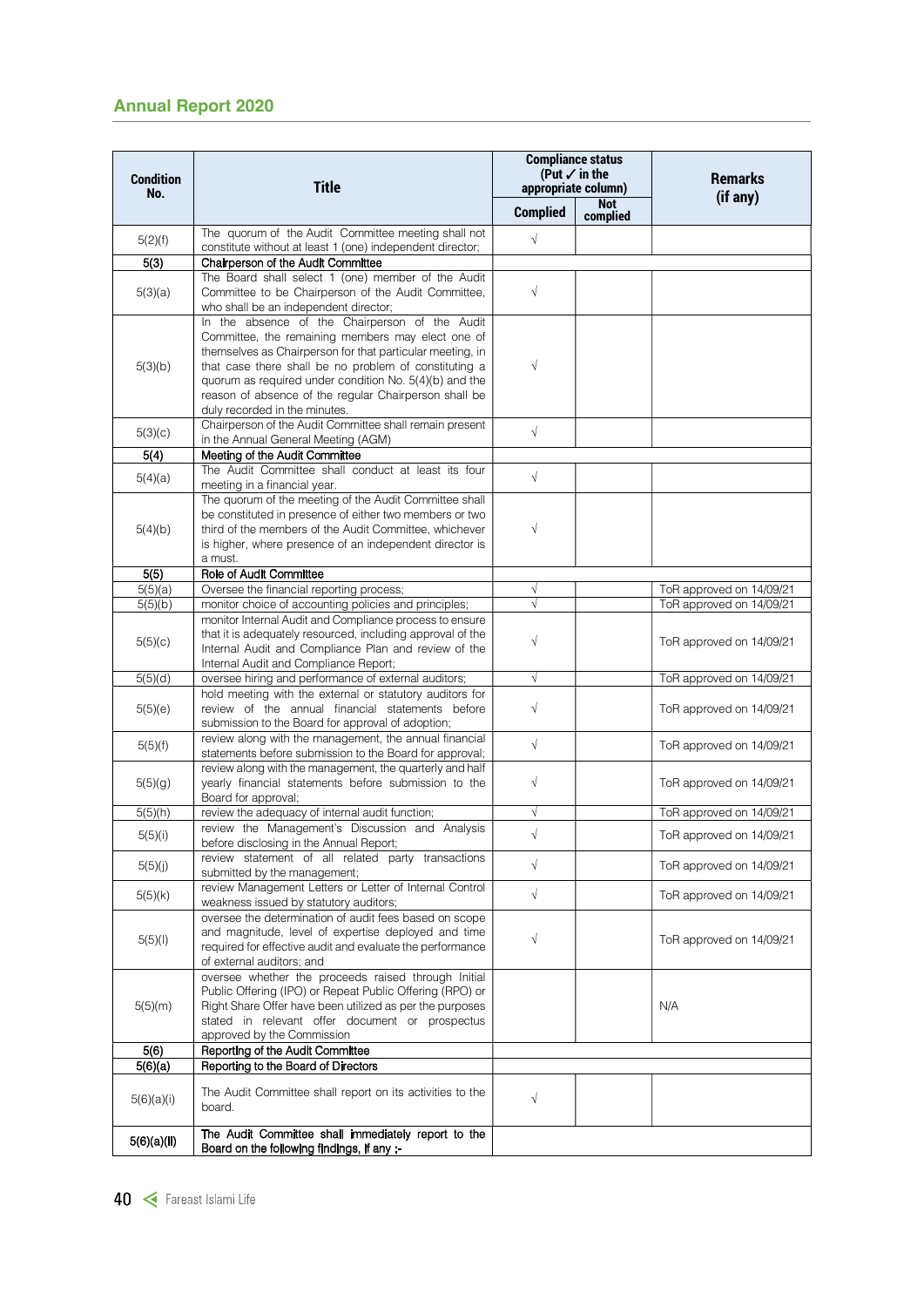| <b>Condition</b><br>No. | <b>Title</b>                                                                                                                                                                                                                                                                                                                                                                                                                                                                                                                                                                                                                           | appropriate column) | <b>Compliance status</b><br>(Put $\checkmark$ in the | <b>Remarks</b>                                                     |
|-------------------------|----------------------------------------------------------------------------------------------------------------------------------------------------------------------------------------------------------------------------------------------------------------------------------------------------------------------------------------------------------------------------------------------------------------------------------------------------------------------------------------------------------------------------------------------------------------------------------------------------------------------------------------|---------------------|------------------------------------------------------|--------------------------------------------------------------------|
|                         |                                                                                                                                                                                                                                                                                                                                                                                                                                                                                                                                                                                                                                        | <b>Complied</b>     | <b>Not</b><br>complied                               | (if any)                                                           |
| 5(6)(a)(ii)(a)          | Report on conflicts of interest;                                                                                                                                                                                                                                                                                                                                                                                                                                                                                                                                                                                                       |                     |                                                      | There was no reportable<br>case of conflict of interest in<br>2020 |
| 5(6)(a)(ii)(b)          | suspected or presumed fraud or irregularly or material<br>defect identified in the internal audit and compliance<br>process or in the financial statements;                                                                                                                                                                                                                                                                                                                                                                                                                                                                            |                     | $\sqrt{}$                                            | Inadequate information in<br>the Audit committee report.           |
| 5(6)(a)(ii)(c)          | suspected infringement of laws, regulatory compliances<br>including securities related laws, rules and regulations;<br>and                                                                                                                                                                                                                                                                                                                                                                                                                                                                                                             |                     | $\sqrt{}$                                            | Inadequate information in<br>the Audit committee report.           |
| 5(6)(a)(ii)(d)          | any other matter which the Audit Committee deems<br>necessary shall be disclosed to the Board immediately.                                                                                                                                                                                                                                                                                                                                                                                                                                                                                                                             |                     | $\sqrt{}$                                            | Inadequate information in<br>the Audit committee report.           |
| 5(6)(b)                 | Reporting to the Authorities<br>If the Audit Committee has reported to the Board about<br>anything which has material impact on the financial<br>condition and results of operation and has discussed<br>with the Board and the management that any rectification<br>is necessary and if the Audit Committee finds that such<br>rectification has been unreasonably ignored, the Audit<br>Committee shall report such finding to the Commission,<br>upon reporting of such matters to the Board for three<br>times or completion of a period of 6 (six) months from the<br>date of first reporting to the Board, whichever is earlier. |                     | $\sqrt{}$                                            |                                                                    |
| 5(7)                    | Reporting to the Shareholders and General Investors<br>Report on activities carried out by the Audit Committee,<br>including any report made to the Board under condition<br>No. 5(6)(a)(ii) above during the year, shall be signed by<br>the Chairperson of the Audit Committee and disclosed in<br>the annual report of the issuer company.                                                                                                                                                                                                                                                                                          |                     | $\sqrt{}$                                            |                                                                    |
| 6                       | NOMINATION AND REMUNERATION COMMITTEE<br>(NRC):                                                                                                                                                                                                                                                                                                                                                                                                                                                                                                                                                                                        |                     |                                                      |                                                                    |
| 6(1)                    | Responsibility to the Board of Directors                                                                                                                                                                                                                                                                                                                                                                                                                                                                                                                                                                                               |                     |                                                      |                                                                    |
| 6(1)(a)                 | The company shall have a Nomination and Remuneration<br>Committee (NRC) as a subcommittee of the Board,                                                                                                                                                                                                                                                                                                                                                                                                                                                                                                                                | $\sqrt{}$           |                                                      |                                                                    |
| 6(1)(b)                 | The NRC shall assist the Board in formulation of the<br>nomination<br>criteria<br>or<br>policy<br>for<br>determining<br>qualifications, positive attributes, experiences and<br>independence of directors and top level executive as<br>well as a policy for formal process of considering<br>remuneration of directors, top level executive;                                                                                                                                                                                                                                                                                          | $\sqrt{ }$          |                                                      | ToR approved on 14/09/21.                                          |
| 6(1)(c)                 | The Terms of Reference (ToR) of the NRC shall be clearly<br>set forth in writing covering the areas stated at the<br>condition No. 6(5)(b),                                                                                                                                                                                                                                                                                                                                                                                                                                                                                            | $\sqrt{}$           |                                                      | ToR approved on 14/09/21                                           |
| 6(2)                    | Constitution of the NRC                                                                                                                                                                                                                                                                                                                                                                                                                                                                                                                                                                                                                |                     |                                                      |                                                                    |
| 6(2)(a)                 | The Committee shall comprise of at least three members<br>including an independent director,                                                                                                                                                                                                                                                                                                                                                                                                                                                                                                                                           | $\sqrt{}$           |                                                      |                                                                    |
| 6(2)(b)                 | All members of the Committee shall be non-executive<br>directors;                                                                                                                                                                                                                                                                                                                                                                                                                                                                                                                                                                      | $\sqrt{}$           |                                                      |                                                                    |
| 6(2)(c)                 | Members of the Committee shall be nominated and<br>appointed by the Board;                                                                                                                                                                                                                                                                                                                                                                                                                                                                                                                                                             | $\sqrt{ }$          |                                                      |                                                                    |
| 6(2)(d)                 | The Board shall have authority to remove and appoint<br>any member of the Committee;                                                                                                                                                                                                                                                                                                                                                                                                                                                                                                                                                   | $\sqrt{}$           |                                                      |                                                                    |
| 6(2)(e)                 | In case of death, resignation, disqualification, or removal<br>of any member of the Committee or in any other cases of<br>vacancies, the board shall fill the vacancy within 180<br>(one hundred eighty) days of occurring such vacancy in<br>the Committee;                                                                                                                                                                                                                                                                                                                                                                           | $\sqrt{}$           |                                                      |                                                                    |
| 6(2)(f)                 | The Chairperson of the Committee may appoint or co-opt<br>any external expert and/or member(s) of staff to the<br>Committee as advisor who shall be non-voting member,<br>if the Chairperson feels that advice or suggestion from<br>such external expert and/or member(s) of staff shall be<br>required or valuable for the Committee;                                                                                                                                                                                                                                                                                                | $\sqrt{}$           |                                                      |                                                                    |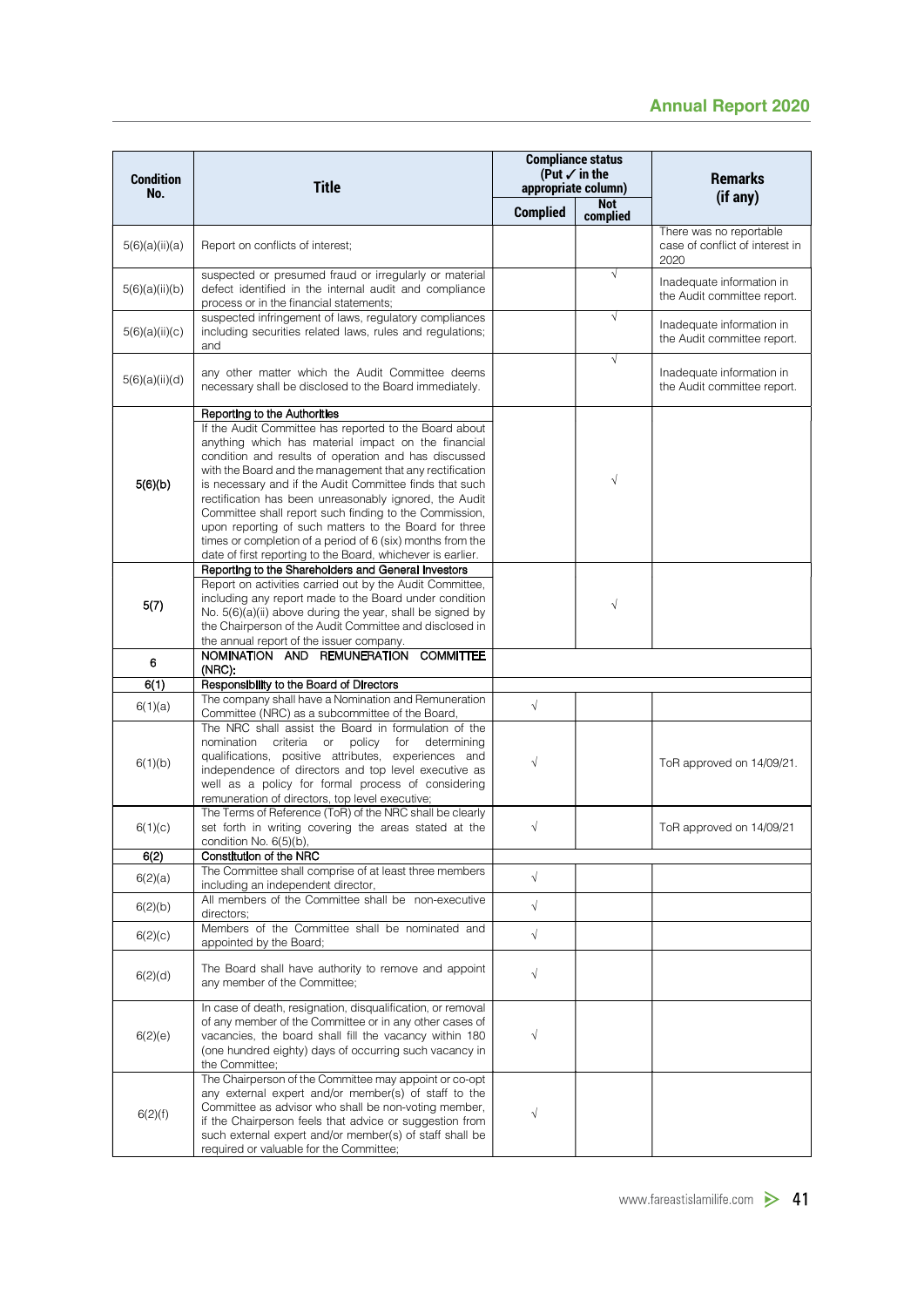|                         | <b>Annual Report 2020</b>                                                                                                                                                                                                                                             |                 |                                                                             |                                                       |
|-------------------------|-----------------------------------------------------------------------------------------------------------------------------------------------------------------------------------------------------------------------------------------------------------------------|-----------------|-----------------------------------------------------------------------------|-------------------------------------------------------|
| <b>Condition</b><br>No. | <b>Title</b>                                                                                                                                                                                                                                                          |                 | <b>Compliance status</b><br>(Put $\checkmark$ in the<br>appropriate column) | <b>Remarks</b><br>(if any)                            |
|                         |                                                                                                                                                                                                                                                                       | <b>Complied</b> | <b>Not</b><br>complied                                                      |                                                       |
| 6(2)(g)                 | The Company Secretary shall act as the secretary of the<br>Committee:                                                                                                                                                                                                 | $\sqrt{ }$      |                                                                             |                                                       |
| 6(2)(h)                 | The quorum of the NRC meeting shall not constitute<br>without attendance of at least an Independent Director;                                                                                                                                                         | $\sqrt{ }$      |                                                                             |                                                       |
| 6(2)(i)                 | No member of the NRC receive, either directly or<br>indirectly, any remuneration for any advisory or<br>consultancy role or otherwise, other than Director's fees<br>or honorarium from the company.                                                                  | $\sqrt{ }$      |                                                                             |                                                       |
| 6(3)                    | Chairperson of the NRC                                                                                                                                                                                                                                                |                 |                                                                             |                                                       |
| 6(3)(a)                 | The Board shall select 1 (one) member of the NRC to be<br>Chairperson of the Committee, who shall be an<br>independent director;                                                                                                                                      |                 | $\sqrt{ }$                                                                  | We were unable to verify                              |
| 6(3)(b)                 | In the absence of the Chairperson of the NRC, the<br>remaining members may elect one of themselves as<br>Chairperson for the particular meeting, the reason of<br>absence of the regular Chairperson shall be duly<br>recorded in the minutes;                        |                 | $\sqrt{ }$                                                                  | We were unable to verify                              |
| 6(3)(c)                 | The Chairperson of the NRC shall attend the annual<br>general meeting (AGM) to answer the queries of the<br>shareholders;                                                                                                                                             | $\sqrt{ }$      |                                                                             |                                                       |
| 6(4)                    | Meeting of the NRC                                                                                                                                                                                                                                                    |                 |                                                                             |                                                       |
| 6(4)(a)                 | The NRC shall conduct at least one meeting in a financial<br>year:                                                                                                                                                                                                    |                 |                                                                             | We were unable to verify.                             |
| 6(4)(b)                 | The Chairperson of the NRC may convene any<br>emergency meeting upon request by any member of the<br>NRC:                                                                                                                                                             |                 |                                                                             | N/A                                                   |
| 6(4)(c)                 | The quorum of the meeting of the NRC shall be<br>constituted in presence of either two members or two<br>third of the members of the Committee, whichever is<br>higher, where presence of an independent director is<br>must as required under condition No. 6(2)(h); |                 | $\sqrt{ }$                                                                  | We were unable to verify                              |
| 6(4)(d)                 | The proceedings of each meeting of the NRC shall duly<br>be recorded in the minutes and such minutes shall be<br>confirmed in the next meeting of the NRC.                                                                                                            |                 | $\sqrt{ }$                                                                  | We were unable to verify                              |
| 6(5)                    | Role of the NRC                                                                                                                                                                                                                                                       |                 |                                                                             |                                                       |
| 6(5)(a)                 | NRC shall be independent and responsible or<br>accountable to the Board and to the shareholders;                                                                                                                                                                      |                 | $\sqrt{ }$                                                                  | One of independent does<br>not meet the qualification |
| 6(5)(b)                 | NRC shall oversee, among others, the following matters<br>and make report with recommendation to the Board                                                                                                                                                            |                 | $\sqrt{ }$                                                                  | We were unable to verify                              |
| 6(5)(b)(i)              | Formulating the criteria for determining qualifications,<br>positive attributes and independence of a director and<br>recommend a policy to the Board, relating to the<br>remuneration of the directors, top level executive,<br>considering the following:           | $\sqrt{ }$      |                                                                             |                                                       |
| 6(5)(b)(i)(a)           | the level and composition of remuneration is reasonable<br>and sufficient to attract, retain and motivate suitable<br>directors to run the company successfully;                                                                                                      | $\sqrt{ }$      |                                                                             |                                                       |
| 6(5)(b)(i)(b)           | the relationship of remuneration to performance is clear<br>and meets appropriate performance benchmarks; and                                                                                                                                                         | $\sqrt{ }$      |                                                                             |                                                       |
| 6(5)(b)(i)(c)           | remuneration to the directors, top level executive<br>involves a balance between fixed and incentive pay<br>reflecting short and long-term performance objectives<br>appropriate to the working of the company and its goals;                                         | $\sqrt{ }$      |                                                                             |                                                       |
| 6(5)(b)(ii)             | devising a policy on Board's diversity taking into<br>consideration age, gender, experience, ethnicity,<br>educational background and nationality;                                                                                                                    | $\sqrt{ }$      |                                                                             | ToR approved on 14/09/21                              |
| 6(5)(b)(iii)            | identifying persons who are qualified to become<br>directors and who may be appointed in top level<br>executives position in accordance with the criteria laid<br>down, recommended their appointment and removal to<br>the board;                                    | $\sqrt{ }$      |                                                                             | ToR approved on 14/09/21                              |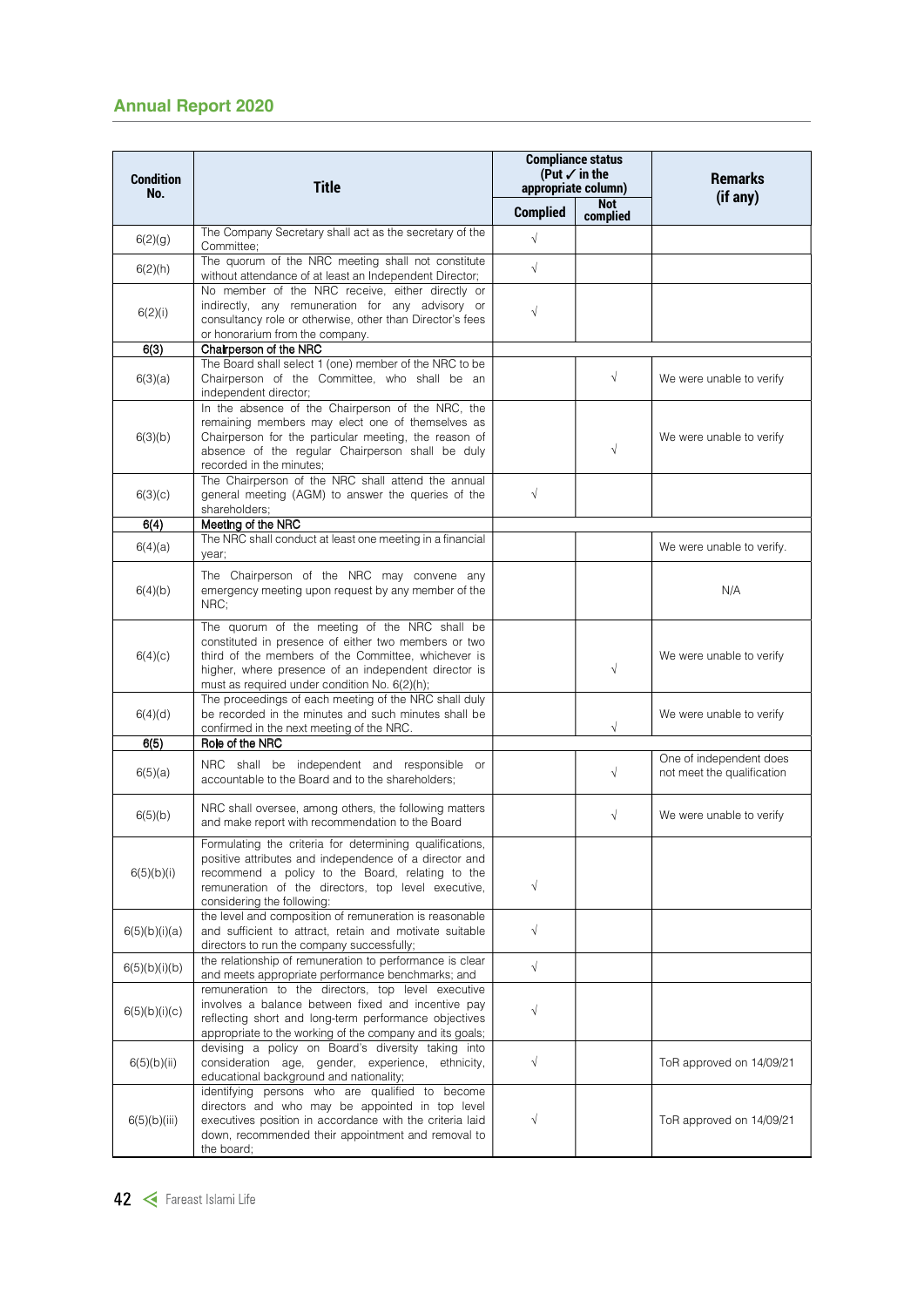|                         |                                                                                                                                                                                                                                                                                                                                                                                                                      | <b>Compliance status</b>                        |                 |                                                                                                                                             |
|-------------------------|----------------------------------------------------------------------------------------------------------------------------------------------------------------------------------------------------------------------------------------------------------------------------------------------------------------------------------------------------------------------------------------------------------------------|-------------------------------------------------|-----------------|---------------------------------------------------------------------------------------------------------------------------------------------|
| <b>Condition</b><br>No. | <b>Title</b>                                                                                                                                                                                                                                                                                                                                                                                                         | (Put $\checkmark$ in the<br>appropriate column) |                 | <b>Remarks</b><br>(if any)                                                                                                                  |
|                         |                                                                                                                                                                                                                                                                                                                                                                                                                      | <b>Complied</b>                                 | Not<br>complied |                                                                                                                                             |
| 6(5)(b)(iv)             | formulating the criteria for evaluation of performance of<br>independent directors and the Board;                                                                                                                                                                                                                                                                                                                    | $\sqrt{ }$                                      |                 | ToR approved on 14/09/21                                                                                                                    |
| 6(5)(b)(v)              | identifying the company's needs for employees at<br>different levels and determine their selection, transfer or<br>replacement and promotion criteria; and                                                                                                                                                                                                                                                           | $\sqrt{ }$                                      |                 | ToR approved on 14/09/21                                                                                                                    |
| 6(5)(b)(vi)             | developing, recommending and reviewing annually the<br>company's human resources and training policies;                                                                                                                                                                                                                                                                                                              |                                                 | $\sqrt{ }$      | We were unable to verify                                                                                                                    |
| 6(5)(c)                 | The company shall disclose the nomination and<br>remuneration policy and the evaluation criteria and<br>activities of NRC during the year at a glance in its annual                                                                                                                                                                                                                                                  | $\sqrt{}$                                       |                 | ToR approved on 14/09/21                                                                                                                    |
| $\overline{7}$          | report.<br><b>EXTERNAL OR STATUTORY AUDITORS:</b>                                                                                                                                                                                                                                                                                                                                                                    |                                                 |                 |                                                                                                                                             |
| 7(1)                    | The issuer company shall not engage its external or<br>statutory auditors to perform the following services of the<br>company, namely:                                                                                                                                                                                                                                                                               |                                                 |                 |                                                                                                                                             |
| 7(1)(i)                 | appraisal or valuation services or fairness opinions,                                                                                                                                                                                                                                                                                                                                                                | $\sqrt{ }$                                      |                 |                                                                                                                                             |
| 7(1)(ii)                | financial<br>information<br>systems<br>design<br>and<br>implementation;<br>book-keeping or other services related to the accounting                                                                                                                                                                                                                                                                                  | $\sqrt{ }$                                      |                 |                                                                                                                                             |
| 7(1)(iii)               | records or financial statements;                                                                                                                                                                                                                                                                                                                                                                                     | $\sqrt{ }$                                      |                 |                                                                                                                                             |
| 7(1)(iv)                | broker-dealer services;                                                                                                                                                                                                                                                                                                                                                                                              | $\sqrt{ }$<br>$\sqrt{}$                         |                 |                                                                                                                                             |
| 7(1)(v)<br>7(1)(vi)     | actuarial services;<br>internal audit services or special audit services;                                                                                                                                                                                                                                                                                                                                            | $\sqrt{ }$                                      |                 |                                                                                                                                             |
| 7(1)(iii)               | audit or certification services on compliance of corporate<br>governance as required under condition No. 9(1); and                                                                                                                                                                                                                                                                                                   | $\sqrt{ }$                                      |                 |                                                                                                                                             |
| $7(1)(\n$               | Any service that the Audit committee determines.                                                                                                                                                                                                                                                                                                                                                                     | $\sqrt{}$<br>$\sqrt{ }$                         |                 |                                                                                                                                             |
| 7(1)(ix)<br>7(2)        | any other service that creates conflict of interest.<br>No partner or employees of the external audit firms shall<br>possess any share of the company they audit at least<br>during the tenure of their audit assignment of that<br>company; his or her family members also shall not hold<br>any shares in the said company                                                                                         | $\sqrt{ }$                                      |                 |                                                                                                                                             |
| 7(3)                    | Representative of external or statutory auditors shall<br>remain present in the Shareholders' Meeting (Annual<br>General Meeting or Extraordinary General Meeting) to<br>answer the queries of the shareholders.                                                                                                                                                                                                     | $\sqrt{}$                                       |                 |                                                                                                                                             |
| 8                       | MAINTAINING A WEBSITE BY THE COMPANY:                                                                                                                                                                                                                                                                                                                                                                                |                                                 |                 |                                                                                                                                             |
| 8(1)                    | The company shall have an official website linked with<br>the website of the stock exchange.                                                                                                                                                                                                                                                                                                                         | $\sqrt{ }$                                      |                 | https://www.fareastislamilife.<br>com/                                                                                                      |
| 8(2)                    | The company shall keep the website functional from the<br>date of listing.                                                                                                                                                                                                                                                                                                                                           | $\sqrt{ }$                                      |                 |                                                                                                                                             |
| 8(3)                    | The company shall make available the detailed<br>disclosures on its website as required under the listing<br>regulations of the concerned stock exchanges(s).                                                                                                                                                                                                                                                        | $\sqrt{ }$                                      |                 |                                                                                                                                             |
| 9                       | REPORTING AND COMPLIANCE OF CORPORATE<br><b>GOVERNANCE:</b>                                                                                                                                                                                                                                                                                                                                                          |                                                 |                 |                                                                                                                                             |
| 9(1)                    | The company shall obtain a certificate from a practicing<br>Professional Accountant or Secretary (Chartered<br>Accountant or Cost and Management Accountant or<br>Chartered Secretary) other than its statutory auditors or<br>audit firm on yearly basis regarding compliance of<br>conditions of Corporate Governance Code of the<br>Commission and shall such certificate shall be disclosed<br>in Annual Report. | $\sqrt{}$                                       |                 |                                                                                                                                             |
| 9(2)                    | The professional who will provide the certificate on<br>compliance of this Corporate Governance Code shall be<br>appointed by the shareholders in the annual general<br>meeting.                                                                                                                                                                                                                                     | $\sqrt{ }$                                      |                 | The professional who will<br>provide the certificate for the<br>year 2020 will be placed for<br>appointment<br>in<br>the<br>forthcoming AGM |
| 9(3)                    | The directors of the company shall state, in accordance<br>with the Annexure-C attached, in the directors' report<br>whether the company has complied with these<br>conditions or not.                                                                                                                                                                                                                               | $\sqrt{ }$                                      |                 |                                                                                                                                             |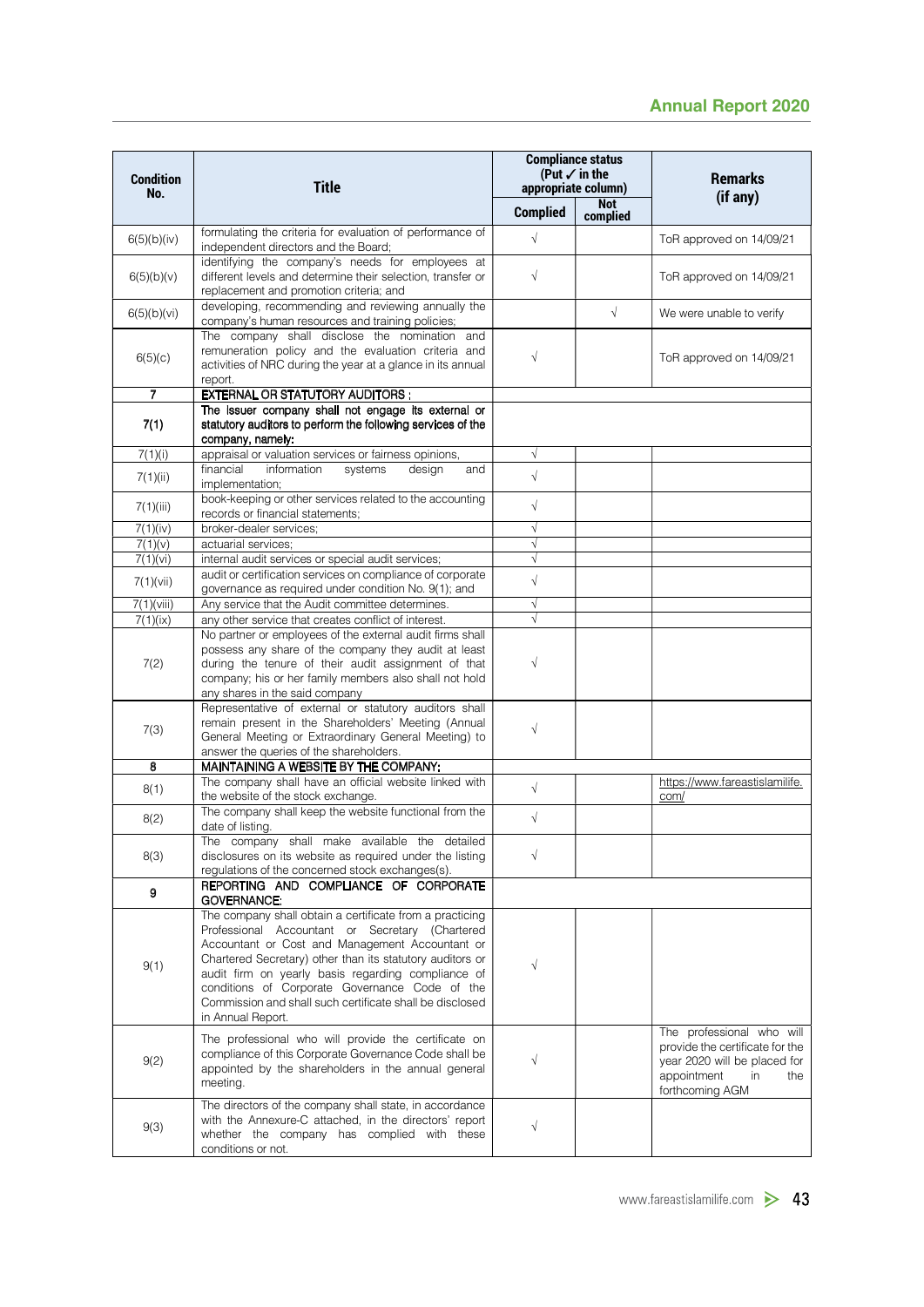|                | <b>Annual Report 2020</b>                                            |                      | Annexure - I         |
|----------------|----------------------------------------------------------------------|----------------------|----------------------|
|                | Attendance of the Borad Meetings for the year-2020                   |                      |                      |
| $SI.$ #<br>01. | Name of the Directors<br>Mr. Md. Nazrul Islam                        | <b>Total Meeting</b> | <b>Total Present</b> |
|                | Chairman, Board of Directors                                         | $08\,$               | $08\,$               |
| 02.            | Al-Haj Md. Helal Miah<br>Chairman, Executive Committee               | 08                   | 07                   |
| 03.            | Dr. Md. Mokaddes Hossain<br>(Alternate, Mr. Syed Shah Alam Meerza)   | 08                   | 08                   |
| 04.            | Ms. Ayesha Husne Jahan<br>Chairperson, Policy & Claims Sub Committee | 08                   | 08                   |
| 05.            | Ms. Nazneen Hossain<br>Chairperson, Purchase Sub Committee           | 08                   | 07                   |
| 06.            | Dr. Md. Manowar Hossain<br>(Alternate of Ms. Shaher Banu)            | 08                   | 03                   |
| 07.            | Ms. Muslima Shireen                                                  | 08                   | 08                   |
| 08.            | Prof. Dr. Iffat Jahan                                                | 06                   | 05                   |
|                | (Alternate of Ms. Taslima Islam)                                     |                      |                      |
| 09             | Mr. Yasir Obaid                                                      | 02                   | 02                   |
| 10.            | Fareast Securities Ltd. (Rep. Mr. Asif Iqbal)                        | 08                   | $08\,$               |
| 11.            | Ms. Rabeya Begum<br>(Alternate of Ms. Ramisha Islam)                 | $08\,$               | 08                   |
| 12.            | South Green Ltd (Rep. Mr. Mohammad Sohel Arif)                       | $08\,$               | 08                   |
| 13.            | Bangladesh Science House (Rep. Mr. Abdul Awal)                       | $08\,$               | 05                   |
| 14.            | Mr. Redwan Farid Sami-Independent Director                           | $08\,$               | $06\,$               |
| 15.            | ABM Hussain Ahmed FCA-Independent Director                           | 08                   | 08                   |
| 16.            | Mr. Md. Hemayet Ullah-Chief Executive Officer                        | 08                   | 08                   |
|                |                                                                      |                      |                      |
| $SI.$ #        | Name of the CS, CFO & HIAC                                           | <b>Total Meeting</b> | <b>Total Present</b> |
| 01.            | Syed Abdul Aziz<br>DMD & Company Secretary                           | 08                   | 04                   |
| 02.            | Mr. Mohammed Alamgir Kabir FCA<br>Chief Financial Officer (CFO)      | 08                   | 08                   |
| 03.            | Mr. Md. Kamal Hosen Howlader<br>SEVP & Head of ICCD                  | 08                   | $08\,$               |
|                |                                                                      |                      |                      |

| $SI.$ # | Name of the CS, CFO & HIAC     | <b>Total Meeting</b> | <b>Total Present</b> |  |
|---------|--------------------------------|----------------------|----------------------|--|
| 01.     | Syed Abdul Aziz                | 08                   | 04                   |  |
|         | DMD & Company Secretary        |                      |                      |  |
| 02.     | Mr. Mohammed Alamgir Kabir FCA | 08                   | 08                   |  |
|         | Chief Financial Officer (CFO)  |                      |                      |  |
| 03.     | Mr. Md. Kamal Hosen Howlader   | 08                   |                      |  |
|         | SEVP & Head of ICCD            |                      | 08                   |  |
| 04.     | Mr. Mahamudhul Hasan FCS       | 08                   |                      |  |
|         | EVP & Company Secretary        |                      | 04                   |  |